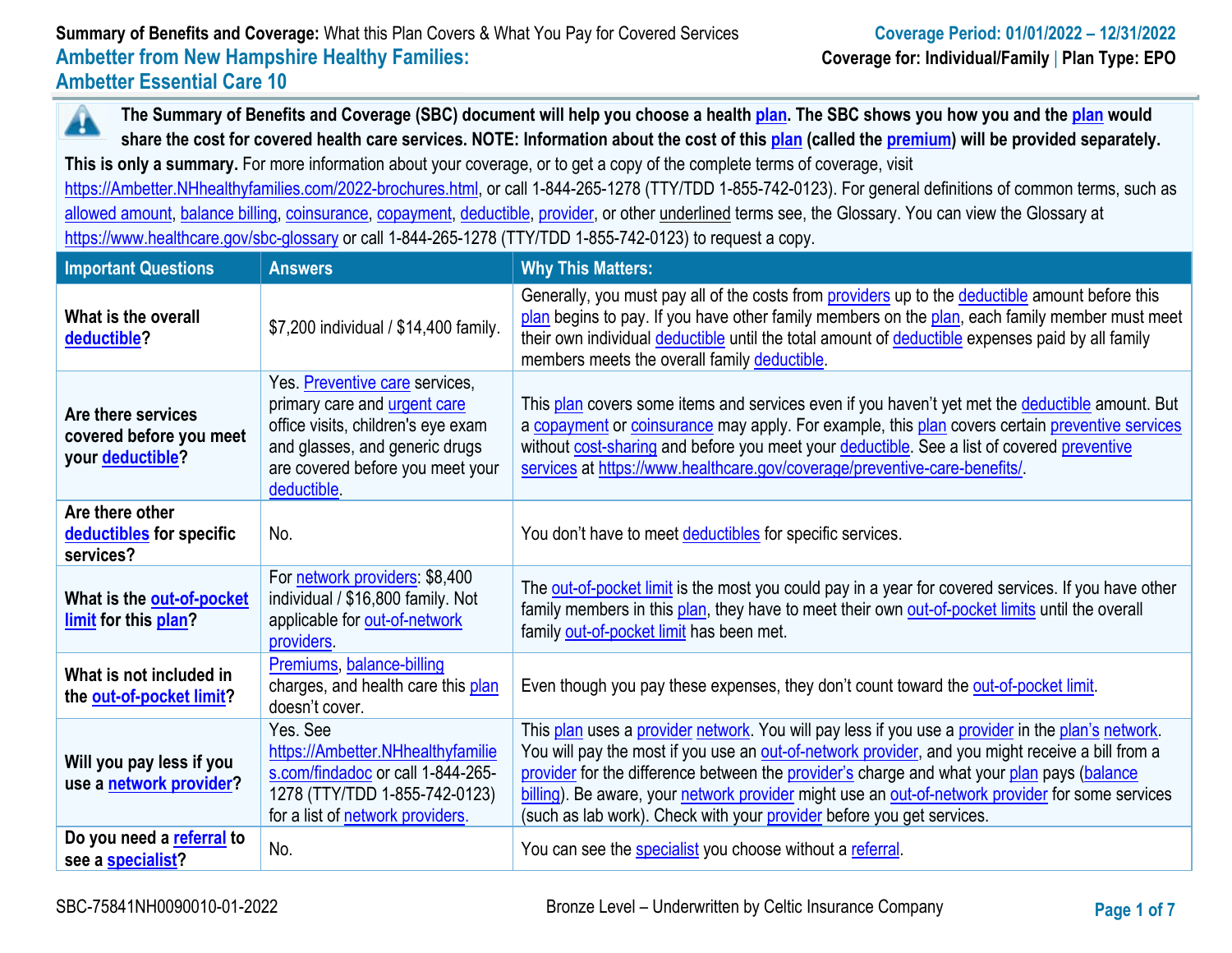|                                                            | All copayment and coinsurance costs shown in this chart are after your deductible has been met, if a deductible applies. |                                                                                                                                                                                                                                                    |                                                                                       |                                                                                                                                                                                                                                                                                                                                  |
|------------------------------------------------------------|--------------------------------------------------------------------------------------------------------------------------|----------------------------------------------------------------------------------------------------------------------------------------------------------------------------------------------------------------------------------------------------|---------------------------------------------------------------------------------------|----------------------------------------------------------------------------------------------------------------------------------------------------------------------------------------------------------------------------------------------------------------------------------------------------------------------------------|
| <b>Common</b><br><b>Medical Event</b>                      | <b>Services You May Need</b>                                                                                             | <b>Network Provider</b><br>(You will pay the least)                                                                                                                                                                                                | <b>What You Will Pay</b><br><b>Out-of-Network Provider</b><br>(You will pay the most) | Limitations, Exceptions, & Other<br><b>Important Information</b>                                                                                                                                                                                                                                                                 |
| If you visit a health                                      | Primary care visit to treat an<br>injury or illness                                                                      | 50% Coinsurance;<br>deductible does not apply                                                                                                                                                                                                      | Not covered                                                                           | Unlimited Virtual Care Visits received from<br>Ambetter Telehealth covered at No Charge,<br>providers covered in full, deductible does not<br>apply.                                                                                                                                                                             |
| care provider's office                                     | <b>Specialist visit</b>                                                                                                  | 50% Coinsurance                                                                                                                                                                                                                                    | Not covered                                                                           | Covered No Limit.                                                                                                                                                                                                                                                                                                                |
| or clinic                                                  | Preventive care/screening/<br>immunization                                                                               | No charge; deductible<br>does not apply                                                                                                                                                                                                            | Not covered                                                                           | You may have to pay for services that aren't<br>preventive. Ask your provider if the services<br>needed are preventive. Then check what<br>your plan will pay for.                                                                                                                                                               |
| If you have a test                                         | Diagnostic test (x-ray, blood<br>work)                                                                                   | 50% Coinsurance for<br>laboratory & professional<br>services<br>50% Coinsurance for x-<br>ray & diagnostic imaging<br>50% Coinsurance for<br>laboratory & professional<br>services and x-ray &<br>diagnostic imaging at<br>other places of service | Not covered                                                                           | Prior authorization may be required. Covered<br>No Limit. Other places of service may include<br>Hospital, Emergency Room, or Outpatient<br>Facility.<br>Failure to obtain prior authorization for any<br>service that requires prior authorization will<br>result in a denial of benefits. See your policy<br>for more details. |
|                                                            | Imaging (CT/PET scans, MRIs)                                                                                             | 50% Coinsurance                                                                                                                                                                                                                                    | Not covered                                                                           | Prior authorization may be required. Covered<br>No Limit.                                                                                                                                                                                                                                                                        |
| If you need drugs to<br>treat your illness or<br>condition | Generic drugs (Tier 1)                                                                                                   | <b>Preferred Generic Retail:</b><br>\$5 Copay / prescription;<br>deductible does not apply<br>Generic Retail: \$25<br>Copay / prescription;<br>deductible does not apply                                                                           | Not covered                                                                           | Prior authorization may be required.<br>Prescription drugs are provided up to 30 days<br>retail and up to 90 days through mail order.<br>Mail orders are subject to 2.5x retail cost-<br>sharing amount. FDA approved and over-the-<br>counter contraceptives are not subject to<br>cost-share.                                  |

All **[copayment](https://www.healthcare.gov/sbc-glossary/#copayment)** and **[coinsurance](https://www.healthcare.gov/sbc-glossary/#coinsurance)** costs shown in this chart are after your **[deductible](https://www.healthcare.gov/sbc-glossary/#deductible)** has been met, if a **[deductible](https://www.healthcare.gov/sbc-glossary/#deductible)** applies.

SBC-75841NH0090010-01-2022

\*For more information about limitations and exceptions, see [plan](https://www.healthcare.gov/sbc-glossary/#plan) or policy document at [https://api.centene.com/EOC/2022/75841NH009.pdf.](https://api.centene.com/EOC/2022/75841NH009.pdf)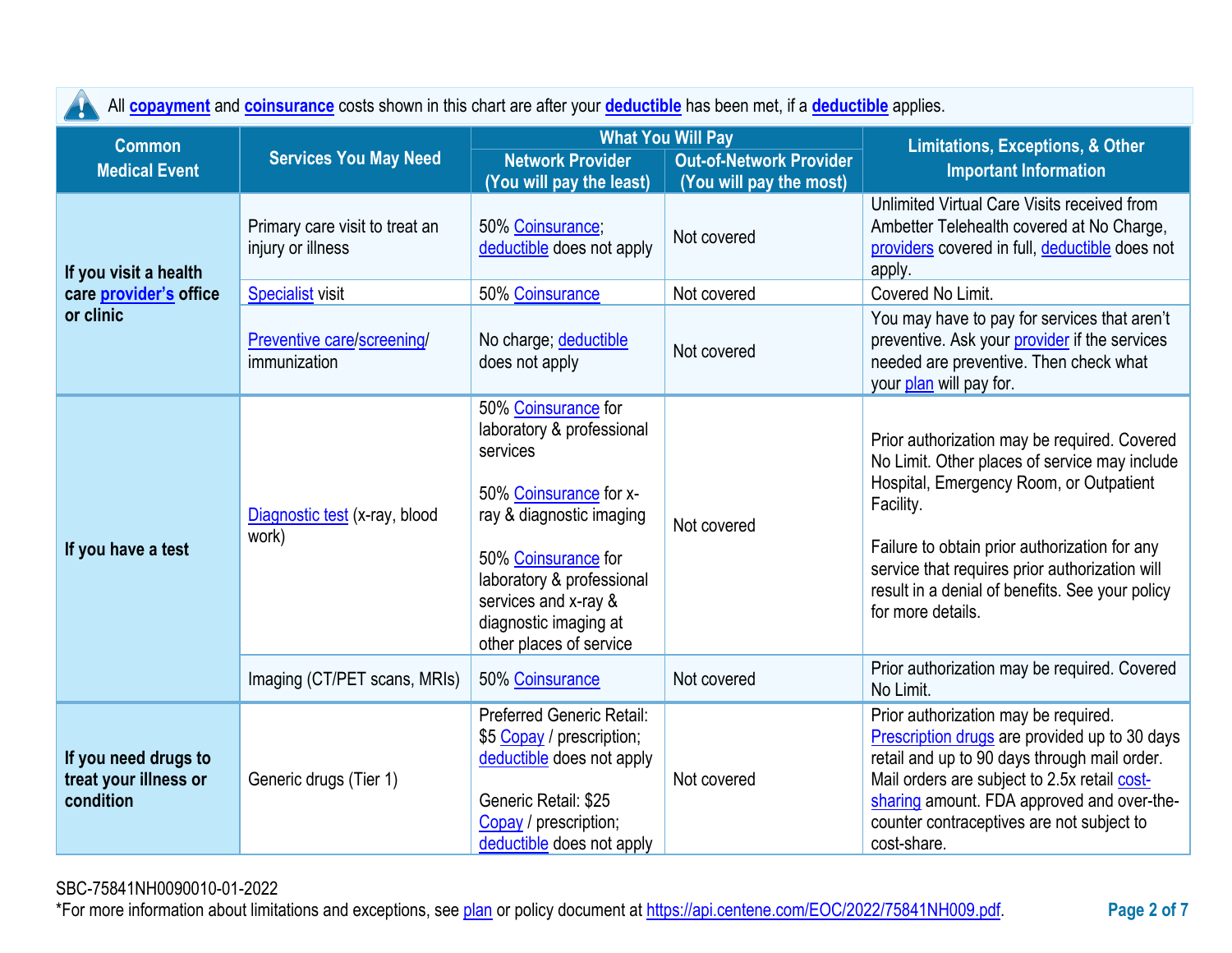| <b>Common</b>                                                                                                                           |                                                                                           | <b>What You Will Pay</b>                                                             |                                                  | <b>Limitations, Exceptions, &amp; Other</b>                                                                                                                                                                                                                                                     |  |
|-----------------------------------------------------------------------------------------------------------------------------------------|-------------------------------------------------------------------------------------------|--------------------------------------------------------------------------------------|--------------------------------------------------|-------------------------------------------------------------------------------------------------------------------------------------------------------------------------------------------------------------------------------------------------------------------------------------------------|--|
| <b>Medical Event</b>                                                                                                                    | <b>Services You May Need</b><br><b>Network Provider</b><br><b>Out-of-Network Provider</b> |                                                                                      | <b>Important Information</b>                     |                                                                                                                                                                                                                                                                                                 |  |
|                                                                                                                                         |                                                                                           | (You will pay the least)                                                             | (You will pay the most)                          |                                                                                                                                                                                                                                                                                                 |  |
| More information about<br>prescription drug<br>coverage is available at<br>https://Ambetter.NHhe<br>althyfamilies.com/202<br>2formulary | Preferred brand drugs (Tier 2)<br>Non-preferred brand drugs<br>(Tier 3)                   | Retail: 50% Coinsurance<br>Retail: 50% Coinsurance                                   | Not covered<br>Not covered                       | Prior authorization may be required.<br>Prescription drugs are provided up to 30 days<br>retail and up to 90 days through mail order.<br>Mail orders are subject to 2.5x retail cost-<br>sharing amount. FDA approved and over-the-<br>counter contraceptives are not subject to<br>cost-share. |  |
|                                                                                                                                         | <b>Specialty drugs (Tier 4)</b>                                                           | Retail: 50% Coinsurance                                                              | Not covered                                      | Prior authorization may be required.<br>Prescription drugs are provided up to 30 days<br>retail and up to 30 days through mail order.<br>FDA approved and over-the-counter<br>contraceptives are not subject to cost-share.                                                                     |  |
| If you have outpatient                                                                                                                  | Facility fee (e.g., ambulatory<br>surgery center)                                         | 50% Coinsurance                                                                      | Not covered                                      | Prior authorization may be required. Covered<br>No Limit.                                                                                                                                                                                                                                       |  |
| surgery                                                                                                                                 | Physician/surgeon fees                                                                    | 50% Coinsurance                                                                      | Not covered                                      | Prior authorization may be required. Covered<br>No Limit.                                                                                                                                                                                                                                       |  |
|                                                                                                                                         | <b>Emergency room care</b>                                                                | 50% Coinsurance                                                                      | 50% Coinsurance                                  | Covered No Limit.                                                                                                                                                                                                                                                                               |  |
| If you need immediate<br>medical attention                                                                                              | <b>Emergency medical</b><br>transportation                                                | 50% Coinsurance                                                                      | 50% Coinsurance                                  | Covered No Limit. Note: Prior authorization is<br>not required for emergency transport,<br>however, all non-emergent transport requires<br>prior authorization.                                                                                                                                 |  |
|                                                                                                                                         | <b>Urgent care</b>                                                                        | \$60 Copay / visit;<br>deductible does not apply                                     | \$60 Copay / visit;<br>deductible does not apply | Covered No Limit.                                                                                                                                                                                                                                                                               |  |
| If you have a hospital                                                                                                                  | Facility fee (e.g., hospital room)                                                        | 50% Coinsurance                                                                      | Not covered                                      | Prior authorization may be required. Covered<br>No Limit.                                                                                                                                                                                                                                       |  |
| stay                                                                                                                                    | Physician/surgeon fees                                                                    | 50% Coinsurance                                                                      | Not covered                                      | Prior authorization may be required. Covered<br>No Limit.                                                                                                                                                                                                                                       |  |
| If you need mental<br>health, behavioral<br>health, or substance<br>abuse services                                                      | <b>Outpatient services</b>                                                                | 50% Coinsurance/Office<br>Visit; 50% Coinsurance<br>for other outpatient<br>services | Not covered                                      | Prior authorization may be required. Covered<br>No Limit. (PCP and other practitioner visits do<br>not require prior authorization).                                                                                                                                                            |  |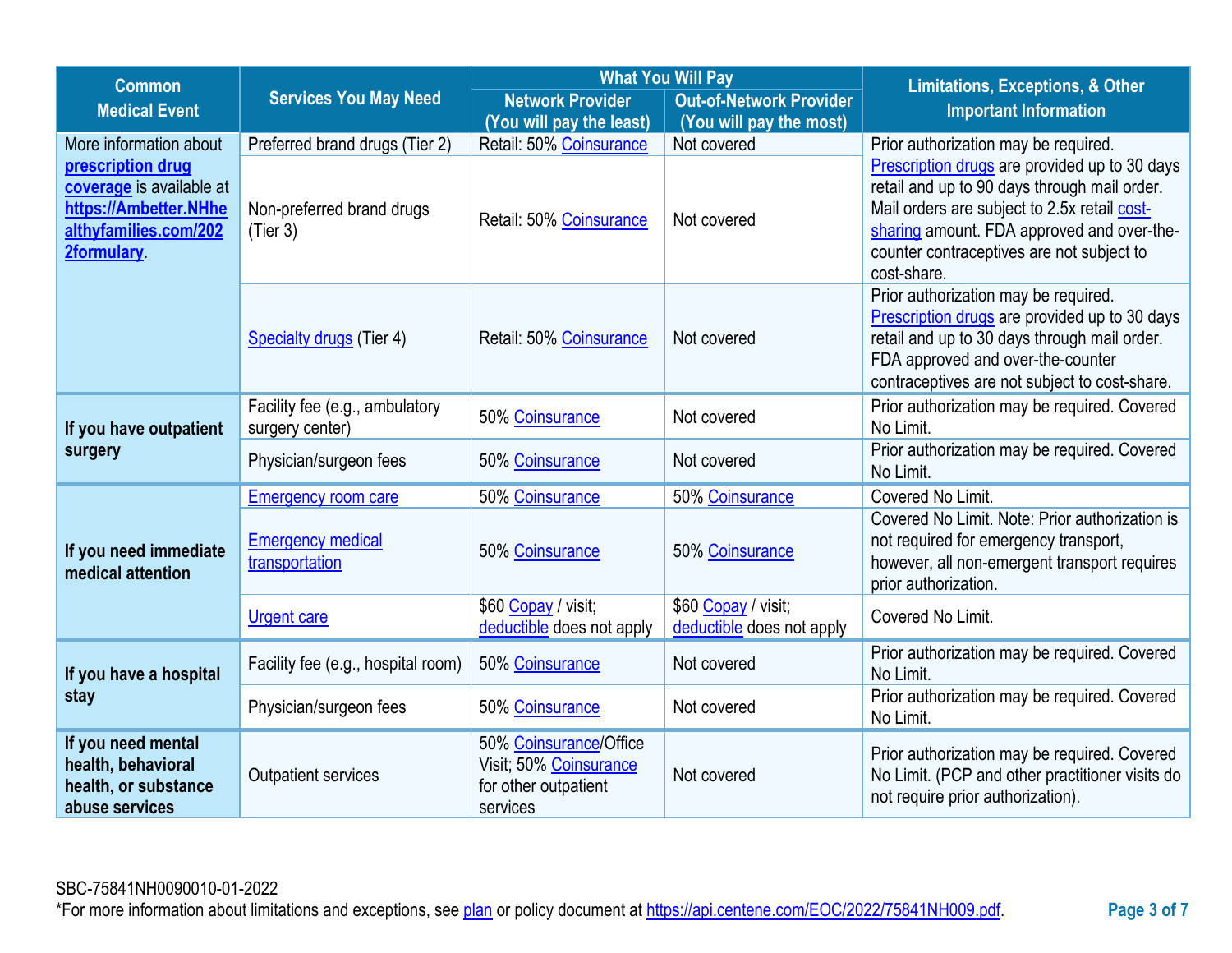| <b>Common</b>                                                           |                                              | <b>What You Will Pay</b>                                      |                                                           | <b>Limitations, Exceptions, &amp; Other</b>                                                                                                                                                                                                                                                                                                                                                                                                                           |  |
|-------------------------------------------------------------------------|----------------------------------------------|---------------------------------------------------------------|-----------------------------------------------------------|-----------------------------------------------------------------------------------------------------------------------------------------------------------------------------------------------------------------------------------------------------------------------------------------------------------------------------------------------------------------------------------------------------------------------------------------------------------------------|--|
| <b>Medical Event</b>                                                    | <b>Services You May Need</b>                 | <b>Network Provider</b><br>(You will pay the least)           | <b>Out-of-Network Provider</b><br>(You will pay the most) | <b>Important Information</b>                                                                                                                                                                                                                                                                                                                                                                                                                                          |  |
|                                                                         | Inpatient services                           | 50% Coinsurance                                               | Not covered                                               | Prior authorization may be required. Covered<br>No Limit.                                                                                                                                                                                                                                                                                                                                                                                                             |  |
| If you are pregnant                                                     | Office visits                                | 50% Coinsurance;<br>deductible does not apply                 | Not covered                                               | Prior authorization not required for deliveries<br>within the standard timeframe per federal<br>regulation, but may be required for other<br>services. Cost-sharing does not apply for<br>preventive services, such as routine pre-natal<br>and post-natal screenings. Depending on the<br>type of services, coinsurance, deductible or<br>copayment may apply. Maternity care may<br>include tests and services described<br>elsewhere in the SBC (i.e. ultrasound). |  |
|                                                                         | Childbirth/delivery professional<br>services | 50% Coinsurance                                               | Not covered                                               | Prior authorization may be required. Cost-<br>sharing does not apply for preventive                                                                                                                                                                                                                                                                                                                                                                                   |  |
|                                                                         | Childbirth/delivery facility<br>services     | 50% Coinsurance                                               | Not covered                                               | services. Depending on the type of services,<br>copayment, coinsurance or deductible may<br>apply. Maternity care may include tests and<br>services described elsewhere in the SBC (i.e.<br>ultrasound).                                                                                                                                                                                                                                                              |  |
|                                                                         | Home health care                             | 50% Coinsurance                                               | Not covered                                               | Prior authorization may be required. Covered<br>No Limit.                                                                                                                                                                                                                                                                                                                                                                                                             |  |
| If you need help<br>recovering or have<br>other special health<br>needs | <b>Rehabilitation services</b>               | Outpatient: 50%<br>Coinsurance; Inpatient:<br>50% Coinsurance | Not covered                                               | Prior authorization may be required.<br>Outpatient rehabilitation services are limited<br>to 20 visits per year per therapy<br>(Occupational Therapy, Physical Therapy<br>and Speech Therapy). Note: Limits do not<br>apply when provided for a mental<br>health/substance use disorder diagnosis.<br>Prior authorization may be required. Inpatient<br>Rehabilitation is covered and has no limit.                                                                   |  |
|                                                                         | <b>Habilitation services</b>                 | 50% Coinsurance                                               | Not covered                                               | Prior authorization may be required.<br>Habilitation Services are limited to 20 visits<br>per year per therapy (Occupational Therapy,                                                                                                                                                                                                                                                                                                                                 |  |

SBC-75841NH0090010-01-2022

\*For more information about limitations and exceptions, see [plan](https://www.healthcare.gov/sbc-glossary/#plan) or policy document at [https://api.centene.com/EOC/2022/75841NH009.pdf.](https://api.centene.com/EOC/2022/75841NH009.pdf)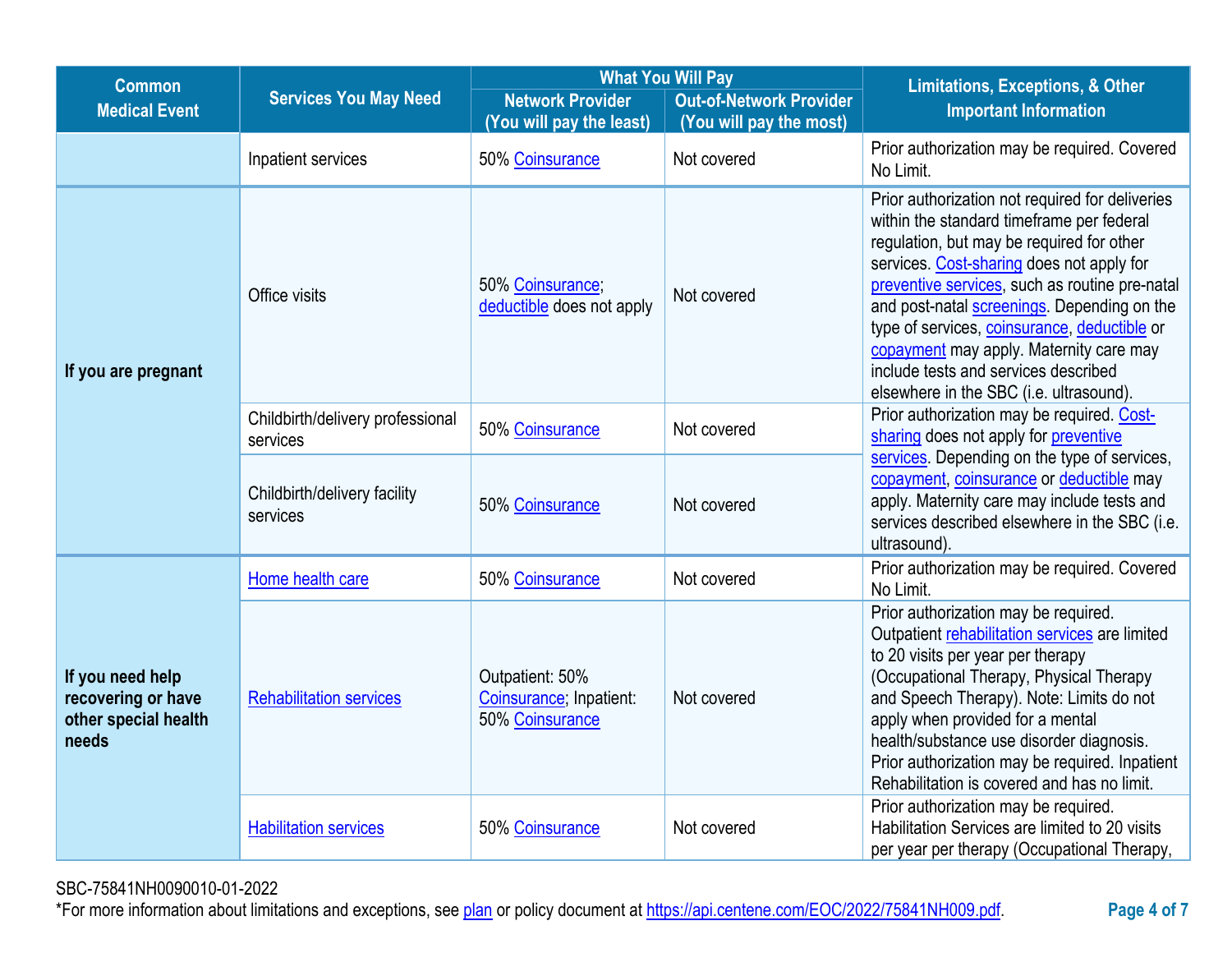| <b>Common</b>                             |                              |                                                                                                                  | <b>What You Will Pay</b> | <b>Limitations, Exceptions, &amp; Other</b>                                                                                                                       |  |
|-------------------------------------------|------------------------------|------------------------------------------------------------------------------------------------------------------|--------------------------|-------------------------------------------------------------------------------------------------------------------------------------------------------------------|--|
| <b>Medical Event</b>                      | <b>Services You May Need</b> | <b>Network Provider</b><br><b>Out-of-Network Provider</b><br>(You will pay the least)<br>(You will pay the most) |                          | <b>Important Information</b>                                                                                                                                      |  |
|                                           |                              |                                                                                                                  |                          | Physical Therapy and Speech Therapy).<br>Note: Habilitation therapy limits do not apply<br>when provided for a mental health/substance<br>use disorder diagnosis. |  |
|                                           | <b>Skilled nursing care</b>  | 50% Coinsurance                                                                                                  | Not covered              | Prior authorization may be required. Limited<br>to 100 days per year in a facility.                                                                               |  |
|                                           | Durable medical equipment    | 50% Coinsurance                                                                                                  | Not covered              | Prior authorization may be required. Covered<br>No Limit.                                                                                                         |  |
|                                           | <b>Hospice services</b>      | 50% Coinsurance                                                                                                  | Not covered              | Prior authorization may be required. Covered<br>No Limit.                                                                                                         |  |
|                                           | Children's eye exam          | No charge; deductible<br>does not apply                                                                          | Not covered              | Limited to 1 visit per year.                                                                                                                                      |  |
| If your child needs<br>dental or eye care | Children's glasses           | No charge; deductible<br>does not apply                                                                          | Not covered              | Limited to 1 item per year.                                                                                                                                       |  |
|                                           | Children's dental check-up   | Not covered                                                                                                      | Not covered              | -----None-----                                                                                                                                                    |  |

# **Excluded Services & Other Covered Services:**

**Services Your [Plan](https://www.healthcare.gov/sbc-glossary/#plan) Generally Does NOT Cover (Check your policy or [plan](https://www.healthcare.gov/sbc-glossary/#plan) document for more information and a list of any other [excluded services.](https://www.healthcare.gov/sbc-glossary/#excluded-services))**

- Abortion (Except in cases of rape, incest, or when the life of the mother is endangered)
- Acupuncture
- Cosmetic surgery
- Dental care
- Infertility treatment (Limited to services for [diagnostic tests](https://www.healthcare.gov/sbc-glossary/#diagnostic-test) to find the cause of infertility. Services to treat the underlying medical conditions that cause infertility are covered - e.g., endometriosis, obstructed fallopian tubes, and hormone deficiency.)
- Long-term care (Long Term Acute Care is a covered benefit. Long Term Nursing Care/ Custodial Care is not a covered benefit.)
- Non-emergency care when traveling outside the U.S.
- Private-duty nursing
- Routine eye care (Adult)
- Weight loss programs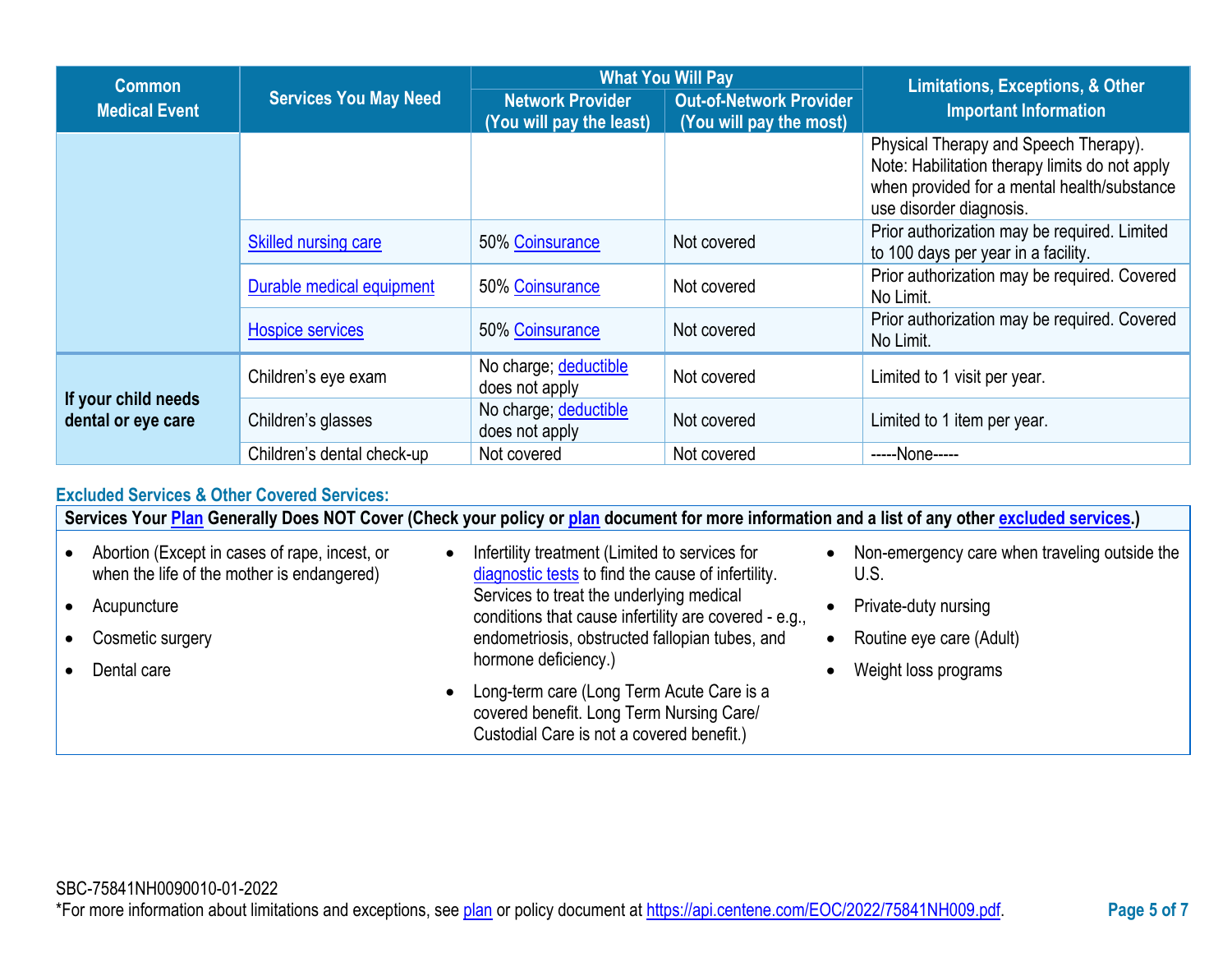# **Other Covered Services (Limitations may apply to these services. This isn't a complete list. Please see your [plan](https://www.healthcare.gov/sbc-glossary/#plan) document.)**

- Bariatric surgery [\(Medically necessary](https://www.healthcare.gov/sbc-glossary/#medically-necessary) for the treatment of diseases and ailments caused by or resulting from obesity or morbid obesity.)
- Hearing aids (Benefits are available for one hearing aid per ear each time a hearing aid prescription changes.)
- Routine foot care (Coverage is limited to diabetes care only.)

• Chiropractic care (Limited to 12 visits per year)

Your Rights to Continue Coverage: There are agencies that can help if you want to continue your coverage after it ends. The contact information for those agencies is: Ambetter from New Hampshire Healthy Families at 1-844-265-1278 (TTY/TDD 1-855-742-0123); New Hampshire Insurance Department, 21 South Fruit Street, Suite 14, Concord, NH 03301, Phone No. 800-852-3416. Other coverage options may be available to you too, including buying individual insurance coverage through the [Health Insurance](https://www.healthcare.gov/sbc-glossary/#health-insurance) [Marketplace.](https://www.healthcare.gov/sbc-glossary/#marketplace) For more information about the [Marketplace,](https://www.healthcare.gov/sbc-glossary/#marketplace) visit [www.HealthCare.gov](http://www.healthcare.gov/) or call 1-800-318-2596.

Your Grievance and Appeals Rights: There are agencies that can help if you have a complaint against your [plan](https://www.healthcare.gov/sbc-glossary/#plan) for a denial of a [claim.](https://www.healthcare.gov/sbc-glossary/#claim) This complaint is called a [grievance](https://www.healthcare.gov/sbc-glossary/#grievance) or [appeal.](https://www.healthcare.gov/sbc-glossary/#appeal) For more information about your rights, look at the explanation of benefits you will receive for that medical [claim.](https://www.healthcare.gov/sbc-glossary/#claim) Your [plan](https://www.healthcare.gov/sbc-glossary/#plan) documents also provide complete information on how to submit a [claim,](https://www.healthcare.gov/sbc-glossary/#claim) [appeal,](https://www.healthcare.gov/sbc-glossary/#appeal) or a [grievance](https://www.healthcare.gov/sbc-glossary/#grievance) for any reason to your [plan.](https://www.healthcare.gov/sbc-glossary/#plan) For more information about your rights, this notice, or assistance, contact: New Hampshire Insurance Department, 21 South Fruit Street, Suite 14, Concord, NH 03301, Phone No. 800-852-3416.

## **Does this plan provide Minimum Essential Coverage? Yes**.

[Minimum Essential Coverage](https://www.healthcare.gov/sbc-glossary/#minimum-essential-coverage) generally includes [plans,](https://www.healthcare.gov/sbc-glossary/#plan) [health insurance](https://www.healthcare.gov/sbc-glossary/#health-insurance) available through the [Marketplace](https://www.healthcare.gov/sbc-glossary/#marketplace) or other individual market policies, Medicare, Medicaid, CHIP, TRICARE, and certain other coverage. If you are eligible for certain types of [Minimum Essential Coverage,](https://www.healthcare.gov/sbc-glossary/#minimum-essential-coverage) you may not be eligible for the [premium tax credit.](https://www.healthcare.gov/sbc-glossary/#premium-tax-credits)

## **Does this plan meet Minimum Value Standards? Not Applicable**.

If your [plan](https://www.healthcare.gov/sbc-glossary/#plan) doesn't meet the [Minimum Value Standards,](https://www.healthcare.gov/sbc-glossary/#minimum-value-standard) you may be eligible for a [premium tax credit](https://www.healthcare.gov/sbc-glossary/#premium-tax-credits) to help you pay for a [plan](https://www.healthcare.gov/sbc-glossary/#plan) through the [Marketplace.](https://www.healthcare.gov/sbc-glossary/#marketplace)

## **Language Access Services:**

Spanish (Español): Para obtener asistencia en Español, llame al 1-844-265-1278 (TTY/TDD 1-855-742-0123). Tagalog (Tagalog): Kung kailangan ninyo ang tulong sa Tagalog tumawag sa 1-844-265-1278 (TTY/TDD 1-855-742-0123). Chinese (中文): 如果需要中文的帮助, 请拨打这个号码 1-844-265-1278 (TTY/TDD 1-855-742-0123). Navajo (Dine): Dinek'ehgo shika at'ohwol ninisingo, kwiijigo holne' 1-844-265-1278 (TTY/TDD 1-855-742-0123).

*To see examples of how this [plan](https://www.healthcare.gov/sbc-glossary/#plan) might cover costs for a sample medical situation, see the next section.*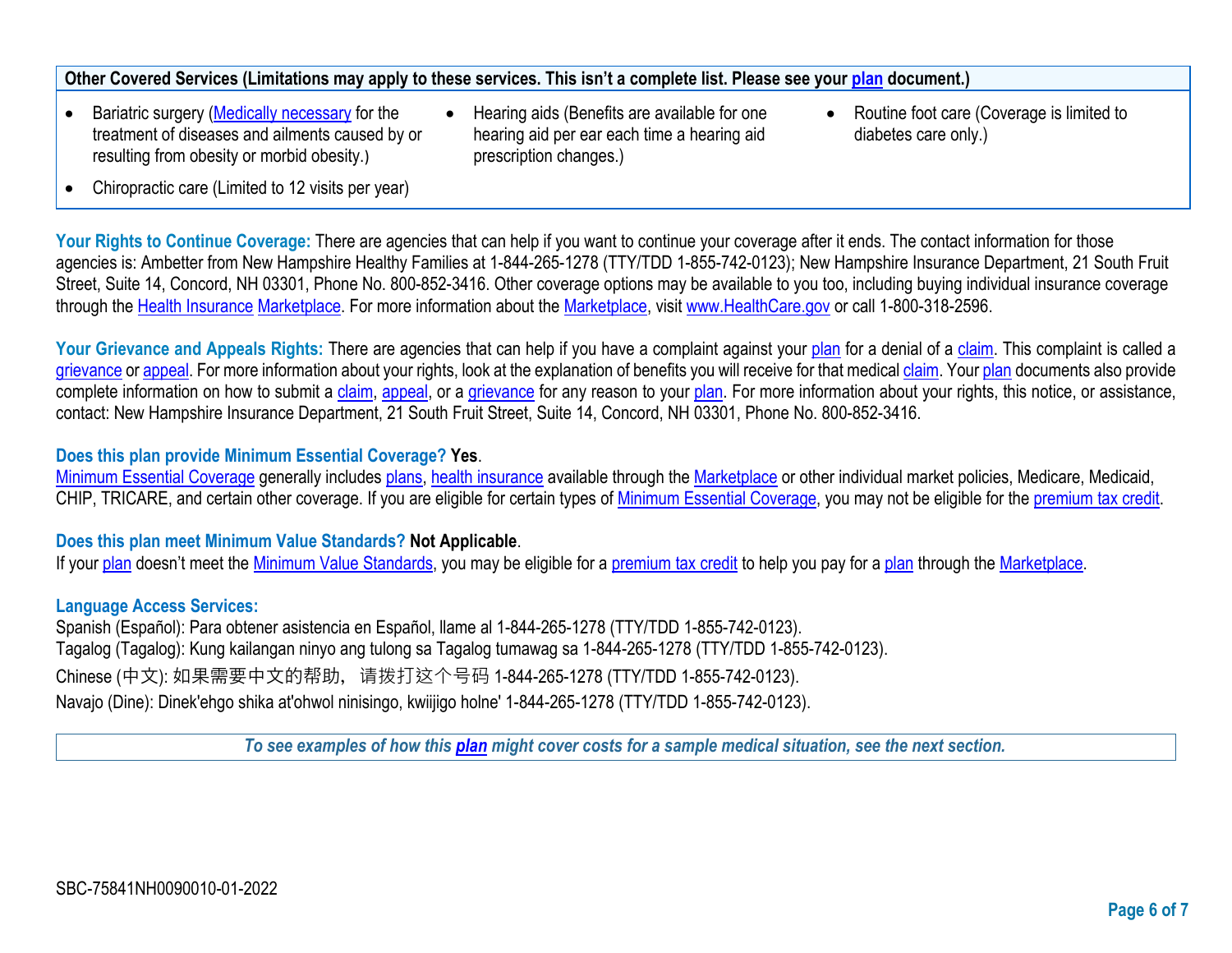

**This is not a cost estimator.** Treatments shown are just examples of how this [plan](https://www.healthcare.gov/sbc-glossary/#plan) might cover medical care. Your actual costs will be different depending on the actual care you receive, the prices your [providers](https://www.healthcare.gov/sbc-glossary/#provider) charge, and many other factors. Focus on the [cost sharing](https://www.healthcare.gov/sbc-glossary/#cost-sharing) amounts [\(deductibles,](https://www.healthcare.gov/sbc-glossary/#deductible) [copayments](https://www.healthcare.gov/sbc-glossary/#copayment) and [coinsurance\)](https://www.healthcare.gov/sbc-glossary/#coinsurance) and [excluded services](https://www.healthcare.gov/sbc-glossary/#excluded-services) under the [plan.](https://www.healthcare.gov/sbc-glossary/#plan) Use this information to compare the portion of costs you might pay under different health [plans.](https://www.healthcare.gov/sbc-glossary/#plan) Please note these coverage examples are based on self-only coverage.

| Peg is Having a Baby<br>(9 months of in-network pre-natal care and a<br>hospital delivery)                                                                                                                                                                                   |          | <b>Managing Joe's Type 2 Diabetes</b><br>(a year of routine in-network care of a well-<br>controlled condition)                                                                                                                       |         | <b>Mia's Simple Fracture</b><br>(in-network emergency room visit and follow up<br>care)                                                                                                                                 |         |
|------------------------------------------------------------------------------------------------------------------------------------------------------------------------------------------------------------------------------------------------------------------------------|----------|---------------------------------------------------------------------------------------------------------------------------------------------------------------------------------------------------------------------------------------|---------|-------------------------------------------------------------------------------------------------------------------------------------------------------------------------------------------------------------------------|---------|
| The plan's overall deductible                                                                                                                                                                                                                                                | \$7,200  | ■ The plan's overall deductible                                                                                                                                                                                                       | \$7,200 | ■ The plan's overall deductible                                                                                                                                                                                         | \$7,200 |
| Specialist coinsurance                                                                                                                                                                                                                                                       | 50%      | Specialist coinsurance                                                                                                                                                                                                                | 50%     | Specialist coinsurance                                                                                                                                                                                                  | 50%     |
| <b>E</b> Hospital (facility) <b>coinsurance</b>                                                                                                                                                                                                                              | 50%      | Hospital (facility) coinsurance                                                                                                                                                                                                       | 50%     | <b>E</b> Hospital (facility) <b>coinsurance</b>                                                                                                                                                                         | 50%     |
| Other coinsurance                                                                                                                                                                                                                                                            | 50%      | Other coinsurance                                                                                                                                                                                                                     | 50%     | Other coinsurance                                                                                                                                                                                                       | 50%     |
| This EXAMPLE event includes services like:<br>Specialist office visits (prenatal care)<br><b>Childbirth/Delivery Professional Services</b><br><b>Childbirth/Delivery Facility Services</b><br>Diagnostic tests (ultrasounds and blood work)<br>Specialist visit (anesthesia) |          | This EXAMPLE event includes services like:<br><b>Primary care physician office visits (including</b><br>disease education)<br>Diagnostic tests (blood work)<br><b>Prescription drugs</b><br>Durable medical equipment (glucose meter) |         | This EXAMPLE event includes services like:<br><b>Emergency room care (including medical supplies)</b><br>Diagnostic tests (x-ray)<br>Durable medical equipment (crutches)<br>Rehabilitation services (physical therapy) |         |
| <b>Total Example Cost</b>                                                                                                                                                                                                                                                    | \$12,700 | <b>Total Example Cost</b>                                                                                                                                                                                                             | \$5,600 | <b>Total Example Cost</b>                                                                                                                                                                                               | \$2,800 |

# **In this example, Peg would pay: In this example, Joe would pay: In this example, Mia would pay:**

| <b>Cost Sharing</b>        |         |
|----------------------------|---------|
| <b>Deductibles</b>         | \$7,100 |
| Copayments                 | \$0     |
| Coinsurance                | \$1,300 |
| What isn't covered         |         |
| Limits or exclusions       | \$60    |
| The total Peg would pay is | \$8,460 |

| <b>Managing Joe's Type 2 Diabetes</b>           |         |  |
|-------------------------------------------------|---------|--|
| (a year of routine in-network care of a well-   |         |  |
| controlled condition)                           |         |  |
| The plan's overall deductible                   | \$7,200 |  |
| ■ Specialist coinsurance                        | 50%     |  |
| ■ Hospital (facility) coinsurance               | 50%     |  |
| Other coinsurance                               | 50%     |  |
| This EXAMPLE event includes services like:      |         |  |
| Primary care physician office visits (including |         |  |
| disease education)                              |         |  |
| Diagnostic tests (blood work)                   |         |  |
| <b>Prescription drugs</b>                       |         |  |
| Durable medical equipment (glucose meter)       |         |  |
| <b>Total Example Cost</b>                       | \$5,600 |  |

| <b>Cost Sharing</b>        |         | <b>Cost Sharing</b>        |         | <b>Cost Sharing</b>        |         |
|----------------------------|---------|----------------------------|---------|----------------------------|---------|
| <b>Deductibles</b>         | \$7,100 | <b>Deductibles</b>         | \$4,300 | <b>Deductibles</b>         | \$2,800 |
| <b>Copayments</b>          | \$0     | Copayments                 | \$100   | Copayments                 | \$0     |
| Coinsurance                | \$1,300 | Coinsurance                | \$400   | Coinsurance                | \$0     |
| What isn't covered         |         | What isn't covered         |         | What isn't covered         |         |
| Limits or exclusions       | \$60    | Limits or exclusions       | \$20    | Limits or exclusions       | \$0     |
| The total Peg would pay is | \$8,460 | The total Joe would pay is | \$4,820 | The total Mia would pay is | \$2,800 |

# **Mia's Simple Fracture (in-network emergency room visit and follow up care)**

| The plan's overall deductible                                                                                                                                                                                    | \$7,200    |
|------------------------------------------------------------------------------------------------------------------------------------------------------------------------------------------------------------------|------------|
| Specialist coinsurance                                                                                                                                                                                           | 50%        |
| <b>E</b> Hospital (facility) coinsurance                                                                                                                                                                         | 50%        |
| Other coinsurance                                                                                                                                                                                                | 50%        |
| This EXAMPLE event includes services like:<br>Emergency room care (including medical supplies)<br>Diagnostic tests (x-ray)<br>Durable medical equipment (crutches)<br>Rehabilitation services (physical therapy) |            |
| Tatal Evampla Caat                                                                                                                                                                                               | <b>onn</b> |

| <b>Cost Sharing</b>        |         |  |
|----------------------------|---------|--|
| <b>Deductibles</b>         | \$2,800 |  |
| Copayments                 | \$0     |  |
| Coinsurance                | \$0     |  |
| What isn't covered         |         |  |
| Limits or exclusions       | \$0     |  |
| The total Mia would pay is | \$2,800 |  |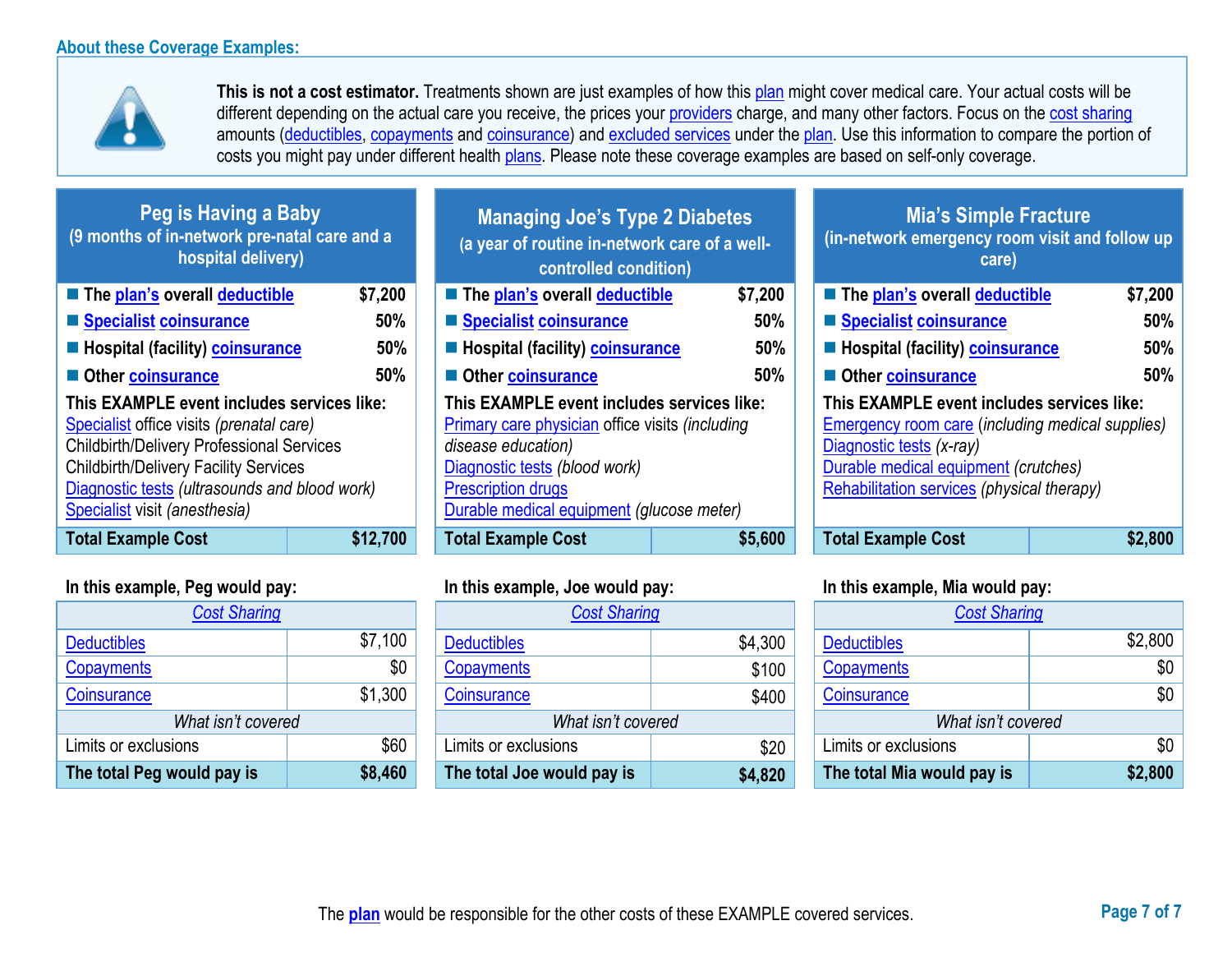

| Spanish:            | Si usted, o alguien a quien está ayudando, tiene preguntas acerca de Ambetter de NH Healthy Families, tiene derecho a obtener<br>ayuda e información en su idioma sin costo alguno. Para hablar con un intérprete, llame al 1-844-265-1278<br>(TTY/TDD 1-855-742-0123).                                                            |
|---------------------|------------------------------------------------------------------------------------------------------------------------------------------------------------------------------------------------------------------------------------------------------------------------------------------------------------------------------------|
| French:             | Si vous-même ou une personne que vous aidez avez des questions à propos d'Ambetter from NH Healthy Families, vous avez le droit<br>de bénéficier gratuitement d'aide et d'informations dans votre langue. Pour parler à un interprète, appelez le 1-844-265-1278<br>(TTY/TDD 1-855-742-0123).                                      |
| Chinese:            | 如果您,或是您正在協助的對象,有關於 Ambetter from NH Healthy Families 方面的問題,您有權利免費以您的母語得到幫助和訊息。<br>如果要與一位翻譯員講話,請撥電話 1-844-265-1278 (TTY/TDD 1-855-742-0123)。                                                                                                                                                                                        |
| Nepali:             | यदि तपाई वा तपाईले मद्दत गरिरहनुभएको कोही व्यक्तिसँग Ambetter from NH Healthy Families सम्बन्धी क्लै प्रश्नहरू भएको खण्डमा<br>तपाईहरूसँग आफ्नै भाषामा निःशुल्क मद्दत र जानकारी प्राप्त गर्ने अधिकार छ। दोभाषेसँग कुरा गर्नका लागि 1-844-265-1278<br>(TTY/TDD 1-855-742-0123) नम्बरमा कल गर्नुहोस्।                                 |
| Vietnamese:         | Nếu quý vị, hay người mà quý vị đang giúp đỡ, có câu hỏi về Ambetter from NH Healthy Families, quý vị sẽ có quyền được giúp và có<br>thêm thông tin bằng ngôn ngữ của mình miễn phí. Để nói chuyện với một thông dịch viên, xin gọi 1-844-265-1278<br>(TTY/TDD 1-855-742-0123).                                                    |
| Portuguese:         | Se você, ou alguém a quem você está ajudando, tem perguntas sobre o Ambetter from NH Healthy Families, você tem o direito de<br>obter ajuda e informação em seu idioma e sem custos. Para falar com um intérprete, ligue para 1-844-265-1278<br>(TTY/TDD 1-855-742-0123).                                                          |
| Greek:              | Εάν εσείς ή κάποιος που βοηθάτε, έχετε ερωτήσεις σχετικά με την Ambetter from NH Healthy Families, έχετε το δικαίωμα να ζητήσετε<br>βοήθεια και πληροφορίες στη γλώσσα σας, χωρίς χρέωση. Για να μιλήσετε με διερμηνέα, καλέστε το 1-844-265-1278 (ΤΤΥ/ΤDD 1-855-<br>742-0123).                                                    |
| Arabic:             | إذا كان لديك أو لدى شخص تساعده أسئلة حول Ambetter from NH Healthy Families، لديك الحق في الحصول على المساعدة والمعلومات الضرورية بلغتك من دون أية تكلفة.<br>للتحدث مع مترجم اتصل بـ 1278-265-1444 (712-742-855-742).                                                                                                               |
| Serbo-<br>Croatian: | Ako Vi, ili neko kome pomažete, imate pitanja u vezi Ambetter from NH Healthy Families, imate pravo na besplatnu pomoć i informaciju<br>na sopstvenom jeziku. Ukoliko želite da pričate sa prevodiocem, pozovite broj 1-844-265-1278 (TTY/TDD 1-855-742-0123).                                                                     |
| Indonesian:         | Jika Anda, atau orang yang Anda bantu, memiliki pertanyaan tentang Ambetter from NH Healthy Families, Anda berhak mendapatkan<br>bantuan dan informasi dalam bahasa Anda tanpa dikenakan biaya. Untuk berbicara dengan juru bicara, hubungi<br>1-844-265-1278 (TTY/TDD 1-855-742-0123).                                            |
| Korean:             | 만약 귀하 또는 귀하가 돕고 있는 어떤 사람이 Ambetter from NH Healthy Families 에 관해서 질문이 있다면 귀하는 그러한 도움과<br>정보를 귀하의 언어로 비용 부담없이 얻을 수 있는 권리가 있습니다. 그렇게 통역사와 얘기하기 위해서는 1-844-265-1278<br>(TTY/TDD 1-855-742-0123) 로 전화하십시오.                                                                                                                             |
| Russian:            | В случае возникновения у вас или у лица, которому вы помогаете, каких-либо вопросов о программе страхования Ambetter<br>from NH Healthy Families вы имеете право получить бесплатную помощь и информацию на своем родном языке. Чтобы<br>поговорить с переводчиком, позвоните по телефону 1-844-265-1278 (TTY/TDD 1-855-742-0123). |
| French<br>Creole:   | Si oumenm, oubyen yon moun w ap ede, gen kesyon nou ta renmen poze sou Ambetter from NH Healthy Families, ou gen tout dwa<br>pou w jwenn èd ak enfòmasyon nan lang manman w san sa pa koute w anyen. Pou w pale avèk yon entèprèt, sonnen nimewo<br>1-844-265-1278 (TTY/TDD 1-855-742-0123).                                       |
| Bantu:              | Niba wowe cyangwa undi muntu wese uri gufasha yaba afite ikibazo kijyanye na Ambetter from NH Healthy Families, ufite<br>uburenganzira bwo guhabwa amakuru mu rurimi wunva utishyuye. Kugira ngo uvugane n'umusobanuzi, Hamagara<br>1-844-265-1278 (TTY/TDD 1-855-742-0123).                                                       |
|                     | Jeżeli ty lub osoba, której pomagasz, macie pytania na temat planów oferowanych za pośrednictwem Ambetter from NH Healthy                                                                                                                                                                                                          |